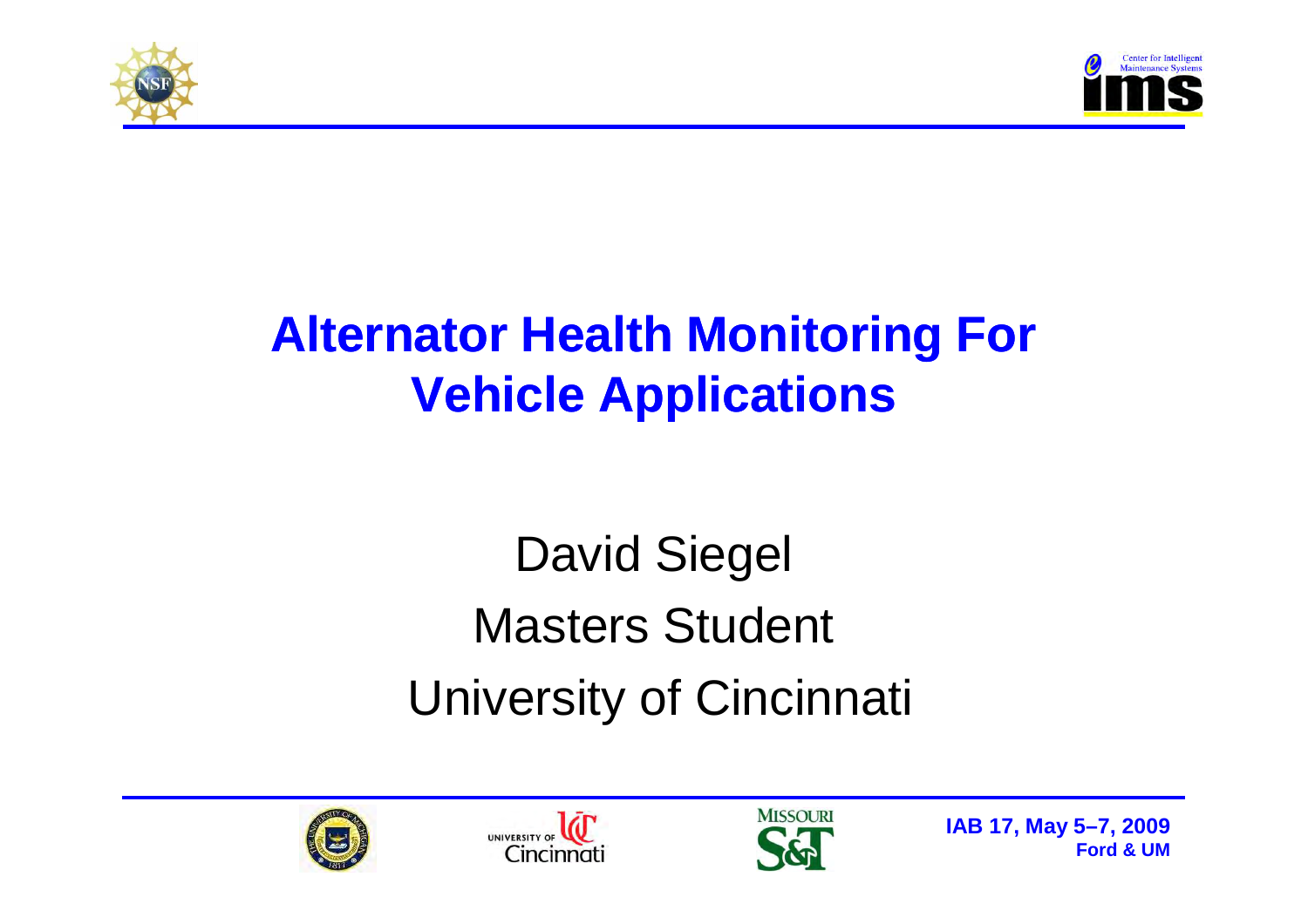|                                                                                                                                  | <b>Report Documentation Page</b>                                                                                                                                                                                                                                                                                                                                                                 | Form Approved<br>OMB No. 0704-0188 |                                                |                            |                                                                                                                                                                                                                                                                                                                                                                                                      |  |  |  |
|----------------------------------------------------------------------------------------------------------------------------------|--------------------------------------------------------------------------------------------------------------------------------------------------------------------------------------------------------------------------------------------------------------------------------------------------------------------------------------------------------------------------------------------------|------------------------------------|------------------------------------------------|----------------------------|------------------------------------------------------------------------------------------------------------------------------------------------------------------------------------------------------------------------------------------------------------------------------------------------------------------------------------------------------------------------------------------------------|--|--|--|
| does not display a currently valid OMB control number.                                                                           | maintaining the data needed, and completing and reviewing the collection of information. Send comments regarding this burden estimate or any other aspect of this collection of information,<br>VA 22202-4302. Respondents should be aware that notwithstanding any other provision of law, no person shall be subject to a penalty for failing to comply with a collection of information if it |                                    |                                                |                            | Public reporting burden for the collection of information is estimated to average 1 hour per response, including the time for reviewing instructions, searching existing data sources, gathering and<br>including suggestions for reducing this burden, to Washington Headquarters Services, Directorate for Information Operations and Reports, 1215 Jefferson Davis Highway, Suite 1204, Arlington |  |  |  |
| 1. REPORT DATE                                                                                                                   |                                                                                                                                                                                                                                                                                                                                                                                                  | 2. REPORT TYPE                     | <b>3. DATES COVERED</b>                        |                            |                                                                                                                                                                                                                                                                                                                                                                                                      |  |  |  |
| <b>30 APR 2009</b>                                                                                                               |                                                                                                                                                                                                                                                                                                                                                                                                  | <b>Briefing Charts</b>             |                                                |                            | 05-05-2009 to 07-05-2009                                                                                                                                                                                                                                                                                                                                                                             |  |  |  |
| <b>4. TITLE AND SUBTITLE</b><br><b>Alternator Health Monitoring For Vehicle Applications</b>                                     |                                                                                                                                                                                                                                                                                                                                                                                                  |                                    |                                                |                            | 5a. CONTRACT NUMBER<br>W911NF-07-D-001 (#07023)                                                                                                                                                                                                                                                                                                                                                      |  |  |  |
|                                                                                                                                  |                                                                                                                                                                                                                                                                                                                                                                                                  |                                    |                                                | 5b. GRANT NUMBER           |                                                                                                                                                                                                                                                                                                                                                                                                      |  |  |  |
|                                                                                                                                  |                                                                                                                                                                                                                                                                                                                                                                                                  |                                    |                                                | 5c. PROGRAM ELEMENT NUMBER |                                                                                                                                                                                                                                                                                                                                                                                                      |  |  |  |
| 6. AUTHOR(S)                                                                                                                     |                                                                                                                                                                                                                                                                                                                                                                                                  |                                    |                                                | 5d. PROJECT NUMBER         |                                                                                                                                                                                                                                                                                                                                                                                                      |  |  |  |
| <b>David Siegel</b>                                                                                                              |                                                                                                                                                                                                                                                                                                                                                                                                  |                                    |                                                |                            | 5e. TASK NUMBER                                                                                                                                                                                                                                                                                                                                                                                      |  |  |  |
|                                                                                                                                  |                                                                                                                                                                                                                                                                                                                                                                                                  |                                    |                                                | 5f. WORK UNIT NUMBER       |                                                                                                                                                                                                                                                                                                                                                                                                      |  |  |  |
| 7. PERFORMING ORGANIZATION NAME(S) AND ADDRESS(ES)<br>U.S. Army TARDEC, 6501 East Eleven Mile Rd, Warren, Mi, 48397-5000         |                                                                                                                                                                                                                                                                                                                                                                                                  |                                    |                                                |                            | 8. PERFORMING ORGANIZATION REPORT<br><b>NUMBER</b><br>#19804                                                                                                                                                                                                                                                                                                                                         |  |  |  |
| 9. SPONSORING/MONITORING AGENCY NAME(S) AND ADDRESS(ES)<br>U.S. Army TARDEC, 6501 East Eleven Mile Rd, Warren, Mi,<br>48397-5000 |                                                                                                                                                                                                                                                                                                                                                                                                  |                                    |                                                |                            | 10. SPONSOR/MONITOR'S ACRONYM(S)<br><b>TARDEC</b>                                                                                                                                                                                                                                                                                                                                                    |  |  |  |
|                                                                                                                                  |                                                                                                                                                                                                                                                                                                                                                                                                  |                                    |                                                |                            | 11. SPONSOR/MONITOR'S REPORT<br>NUMBER(S)<br>#19804                                                                                                                                                                                                                                                                                                                                                  |  |  |  |
| 12. DISTRIBUTION/AVAILABILITY STATEMENT                                                                                          | Approved for public release; distribution unlimited                                                                                                                                                                                                                                                                                                                                              |                                    |                                                |                            |                                                                                                                                                                                                                                                                                                                                                                                                      |  |  |  |
| <b>13. SUPPLEMENTARY NOTES</b>                                                                                                   |                                                                                                                                                                                                                                                                                                                                                                                                  |                                    |                                                |                            |                                                                                                                                                                                                                                                                                                                                                                                                      |  |  |  |
| 14. ABSTRACT<br>vehicle components or systems.                                                                                   | To develop and evaluate methods and algorithms for monitoring and predicting the health of military                                                                                                                                                                                                                                                                                              |                                    |                                                |                            |                                                                                                                                                                                                                                                                                                                                                                                                      |  |  |  |
| <b>15. SUBJECT TERMS</b>                                                                                                         |                                                                                                                                                                                                                                                                                                                                                                                                  |                                    |                                                |                            |                                                                                                                                                                                                                                                                                                                                                                                                      |  |  |  |
| 16. SECURITY CLASSIFICATION OF:                                                                                                  |                                                                                                                                                                                                                                                                                                                                                                                                  | 18. NUMBER                         | 19a. NAME OF                                   |                            |                                                                                                                                                                                                                                                                                                                                                                                                      |  |  |  |
| a. REPORT<br>unclassified                                                                                                        | b. ABSTRACT<br>unclassified                                                                                                                                                                                                                                                                                                                                                                      | c. THIS PAGE<br>unclassified       | OF ABSTRACT<br><b>Public</b><br><b>Release</b> | OF PAGES<br>16             | <b>RESPONSIBLE PERSON</b>                                                                                                                                                                                                                                                                                                                                                                            |  |  |  |

**Standard Form 298 (Rev. 8-98)**<br>Prescribed by ANSI Std Z39-18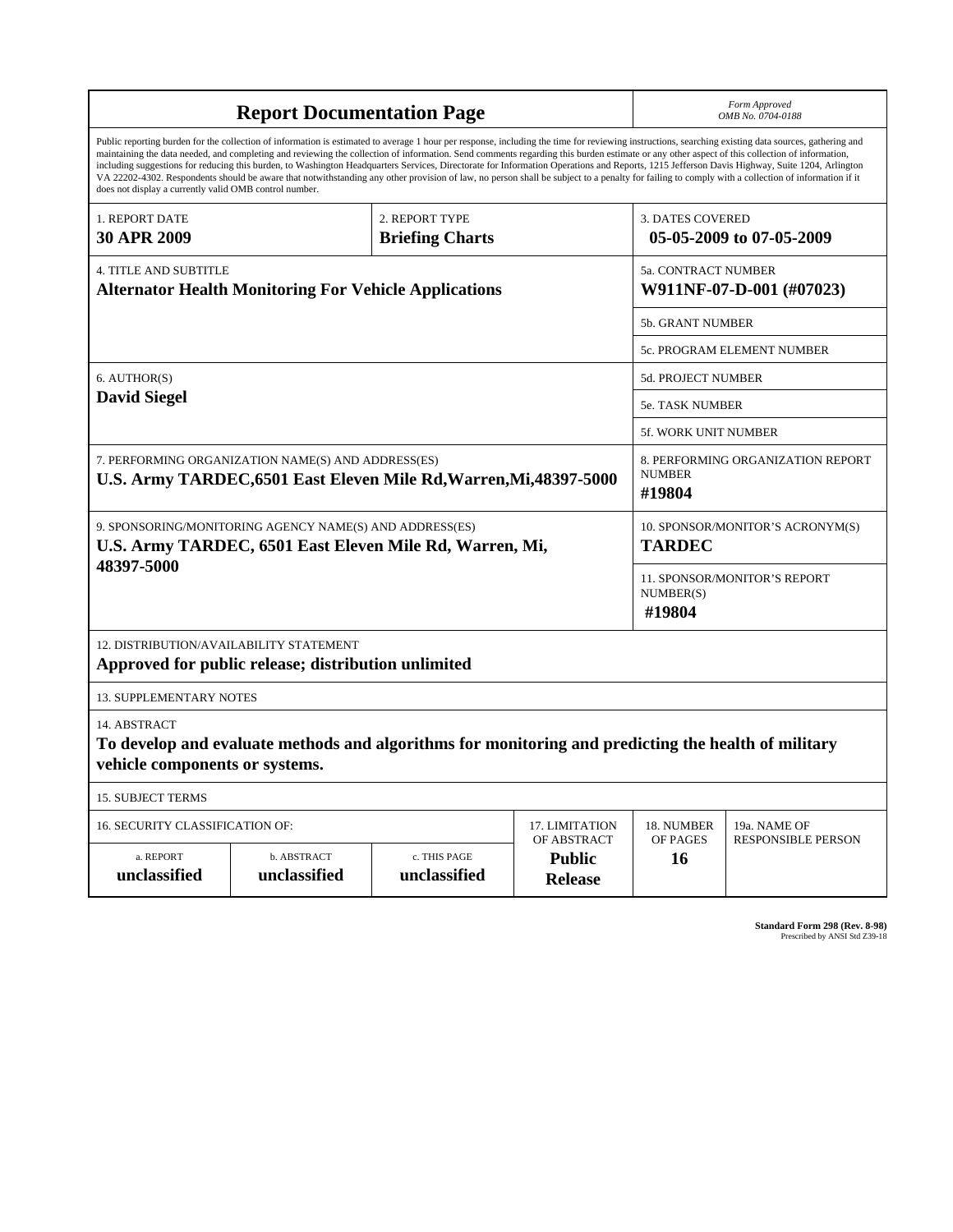

 $\begin{matrix} \end{matrix}$ 

#### **Program Area:** Prognostics and Health Monitoring

**Objectives:** To develop and evaluate methods and algorithms for monitoring and predicting the health of military vehicle components or systems.

#### **Deliverables:**

 (a) Develop a methodology to monitor and predict the health of a vehicle component or subsystem.

(b) Evaluate algorithms for health monitoring and prognostics for vehicle components.

(c) Technical report which document works and results.

| $(09/ZU/ZUU)$ $-12/31/ZUU0$ |              |                |                |                |   |                 |   |   |   |    |    |    |              |                |
|-----------------------------|--------------|----------------|----------------|----------------|---|-----------------|---|---|---|----|----|----|--------------|----------------|
| Task#                       | $\mathbf{1}$ | $\overline{2}$ | $\overline{3}$ | $\overline{4}$ | 5 | $6\phantom{1}6$ | 7 | 8 | 9 | 10 | 11 | 12 | $\mathbf{1}$ | $\overline{2}$ |
| Task1                       |              |                |                |                |   |                 |   |   |   |    |    |    |              |                |
| Task2                       |              |                |                |                |   |                 |   |   |   |    |    |    |              |                |
| Task3                       |              |                |                |                |   |                 |   |   |   |    |    |    |              |                |
| Task4                       |              |                |                |                |   |                 |   |   |   |    |    |    |              |                |
| Task5                       |              |                |                |                |   |                 |   |   |   |    |    |    |              |                |

#### **Budget:** 1 GRA, PI support

**2**







#### (09/20/2007—12/31/2008)

## Task 3: Construct Test-bed to Validate Method Task 4: Evaluate Health Monitoring AlgorithmsTask 5: Technical report  $\left\langle \right\rangle$

**Task # TASKS**

Task 2: Study Failure Modes

Task 1: Critical Component Selection

#### **Industry Mentors:**

Joe Gothamy, Ken Fischer, James Bechtel of TARDEC

**University:** Professor Jay Lee, Professor Teik Lim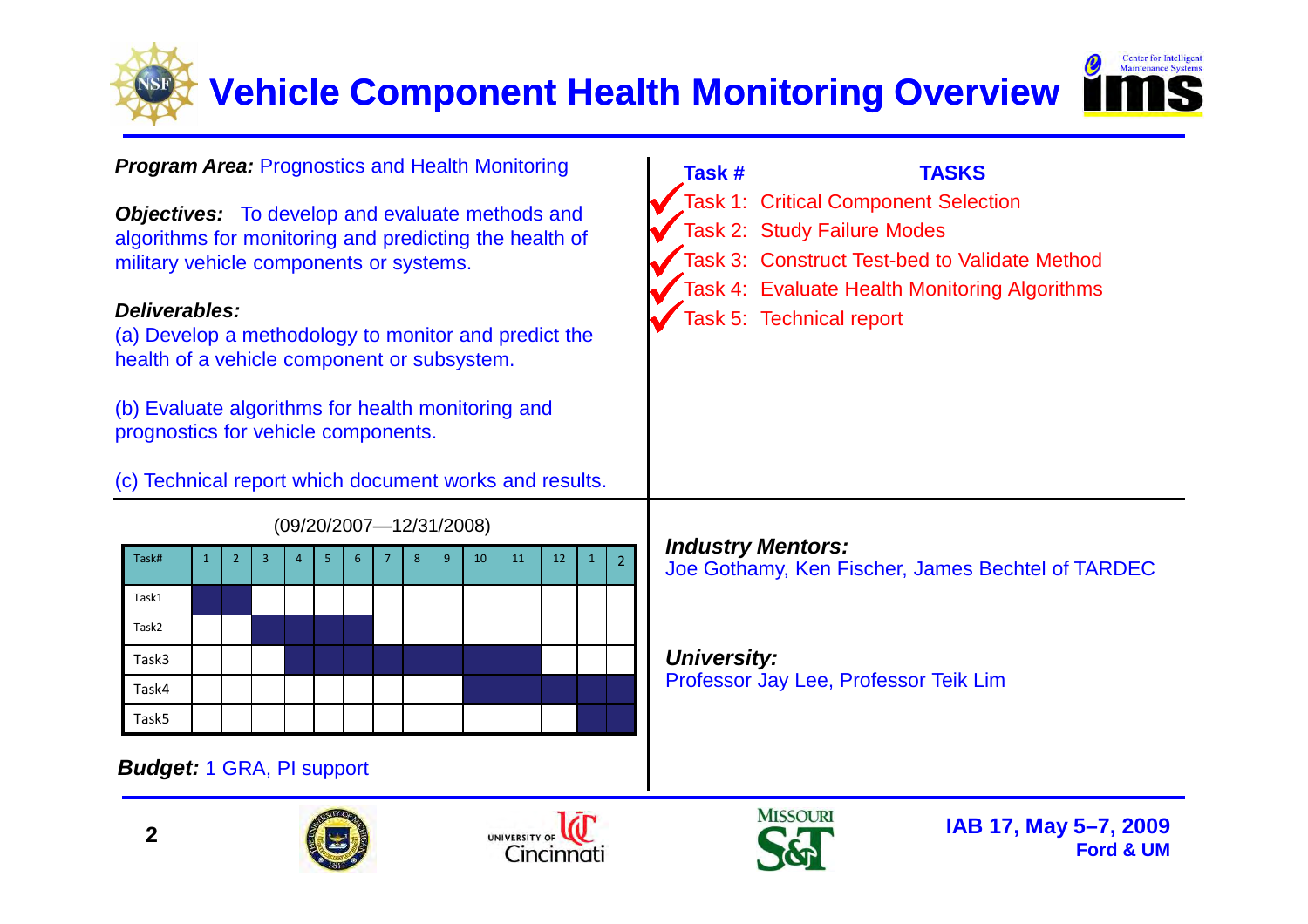



- Project background
- Alternator failure modes
- Experimental test-bed
- Signal processing and feature extraction
- Health monitoring algorithms and results
- Summary and conclusions





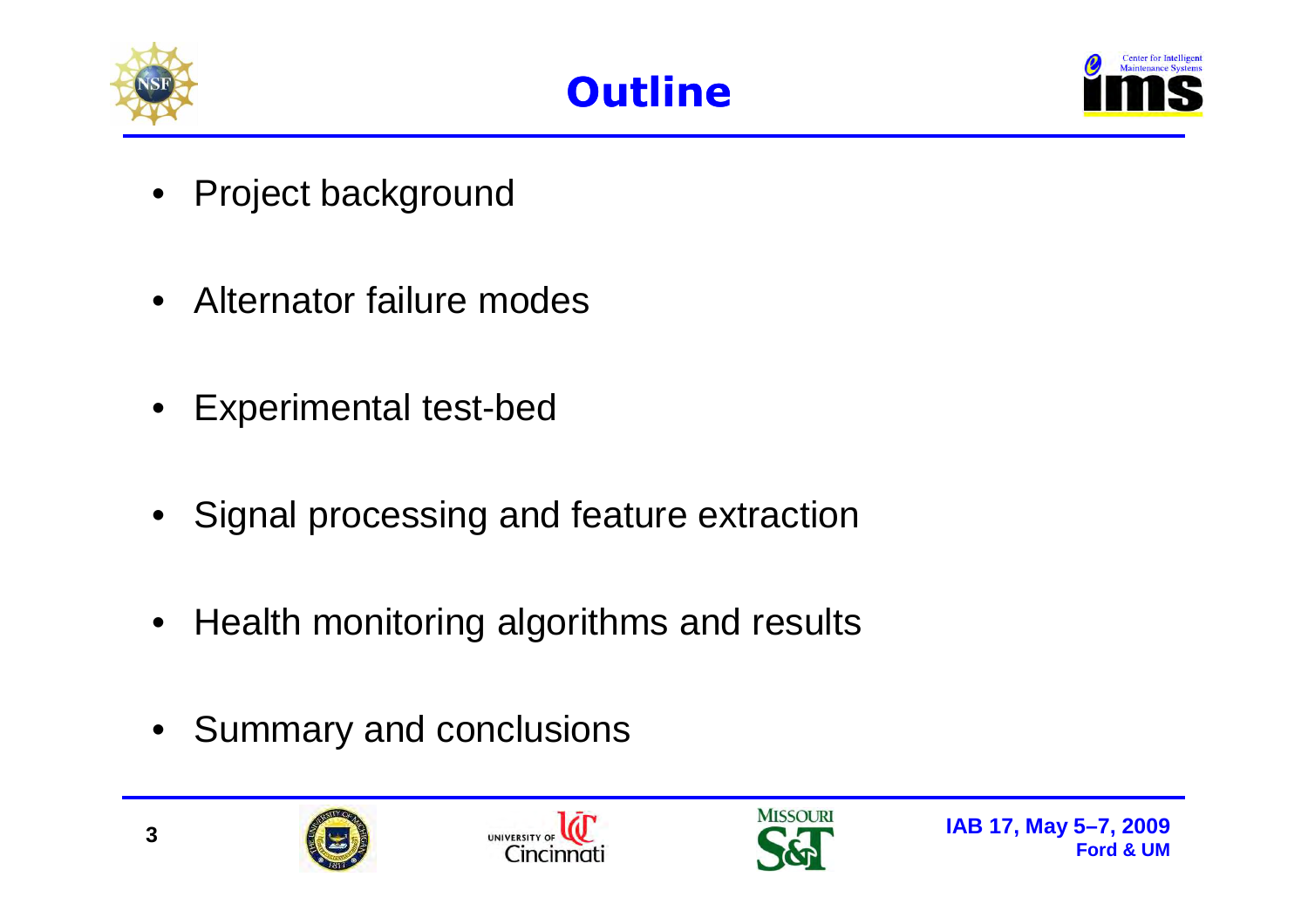



•The objectives of the project was to develop and evaluate prognostic and health monitoring algorithms for military vehicle components.

•In order to move forward with this objective, it was necessary for this 1-year study to focus on monitoring the health of a critical component on the vehicle.

•A list of potential components were formed where there would be a benefit for health monitoring and prognostics.

•This list was further narrowed down based on the feasibility, and the vehicle alternator component from the HMMWV vehicle was chosen as the case study for this project.

•The health monitoring methods developed will be validated using data collected from a test-bed from a degraded used alternator and a healthy new alternator.



Alternator was chosen





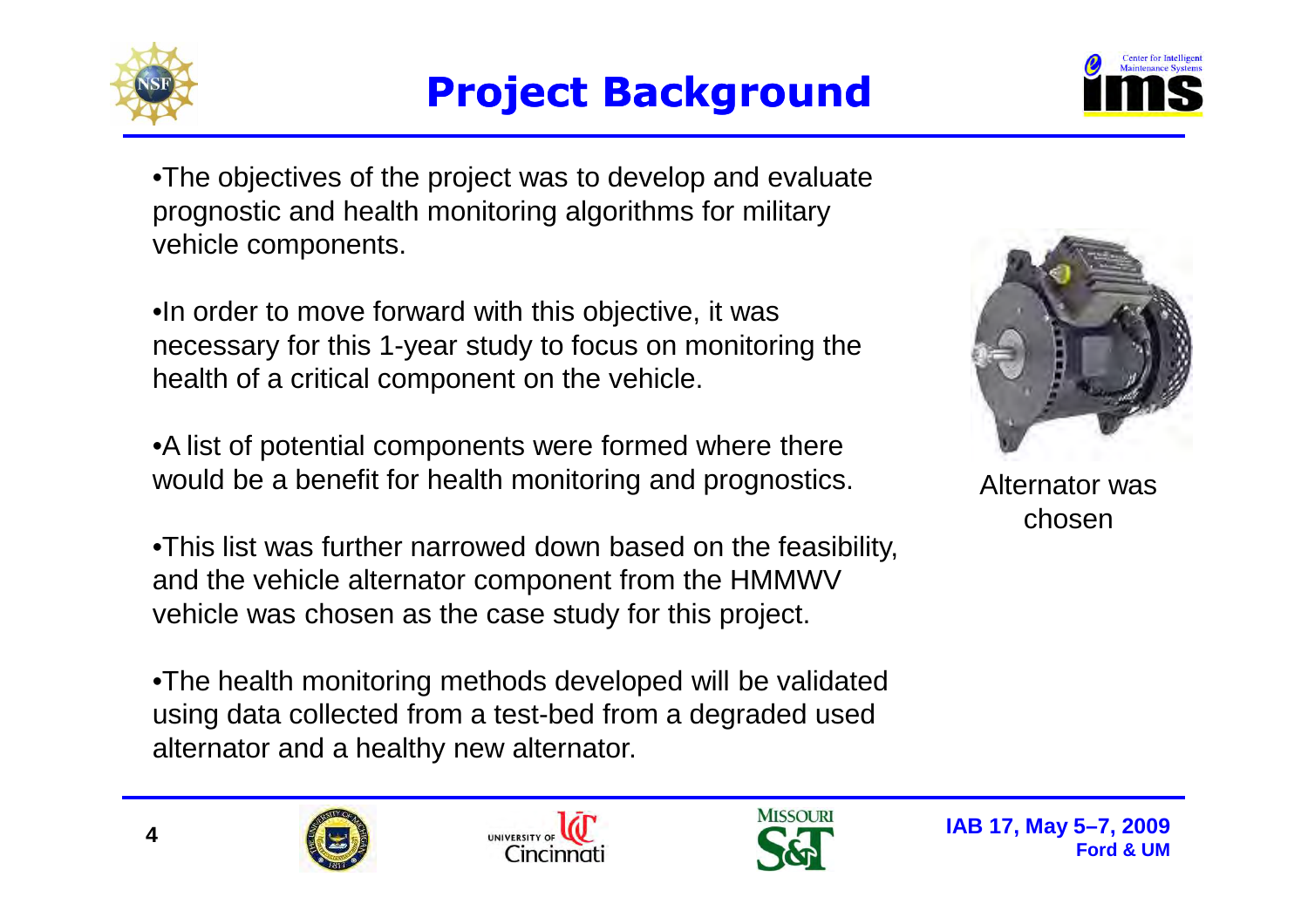

## **Alternator Failure Modes**





**5**





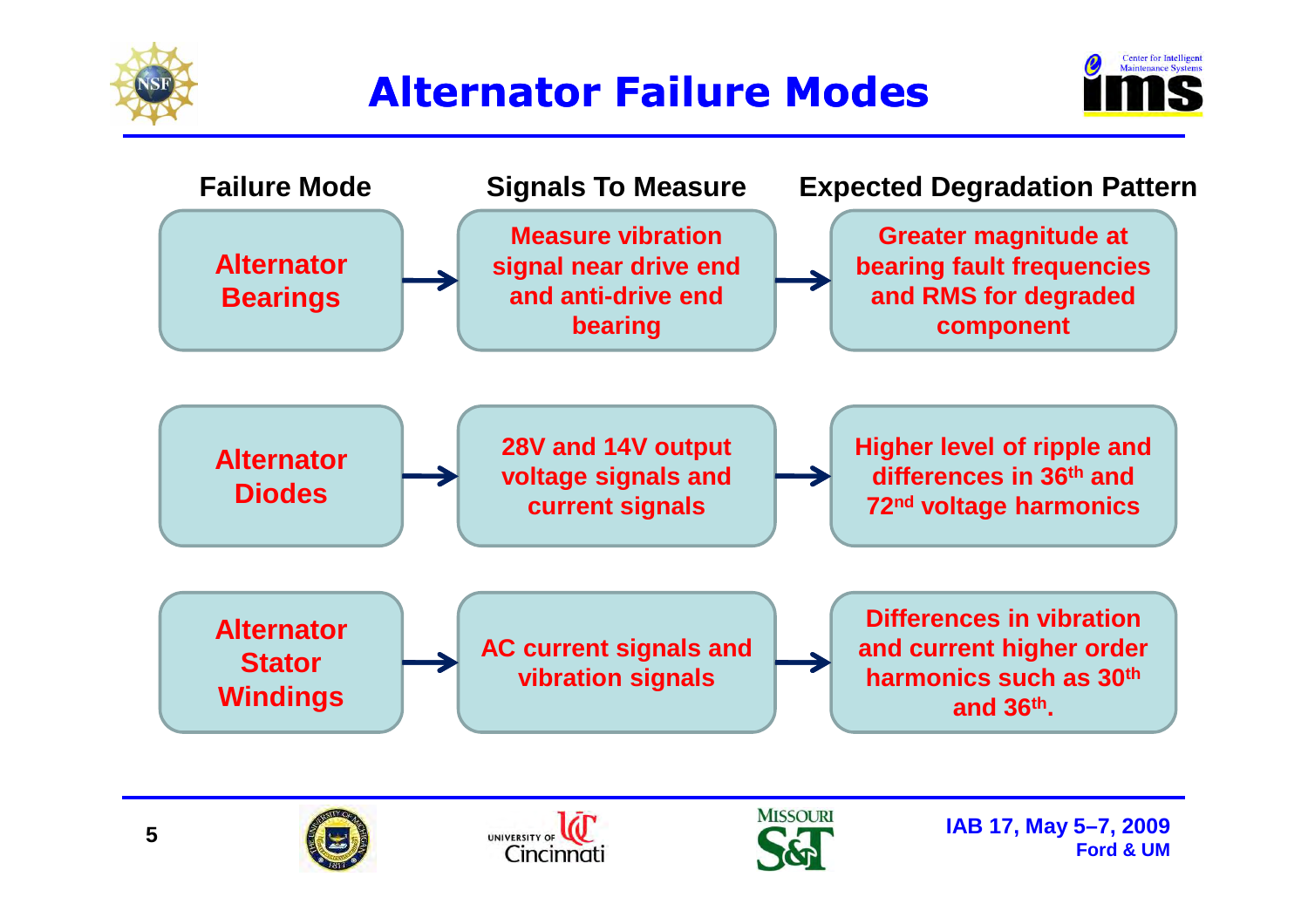

## **Alternator Test Test-bed**





#### **DAQ Hardware:**

NI Compact DAQ (cDAQ-9172)

- 1. NI 9215 (for AC current measurement)
- 2. NI 9221 (Voltage Measurements)
- 3. NI 9233 (Vibration Measurements)



#### **Measured Signals:**

- 1. AC Current on 28V outlet
- 2. Alternator Tachometer Signal
- 3. 28V Outlet Voltage Signal
- 4. 14V Outlet Voltage Signal
- 5. DC Current on 14V outlet
- 6. Vibration near DE Bearing
- 7. Vibration near ADE Bearing



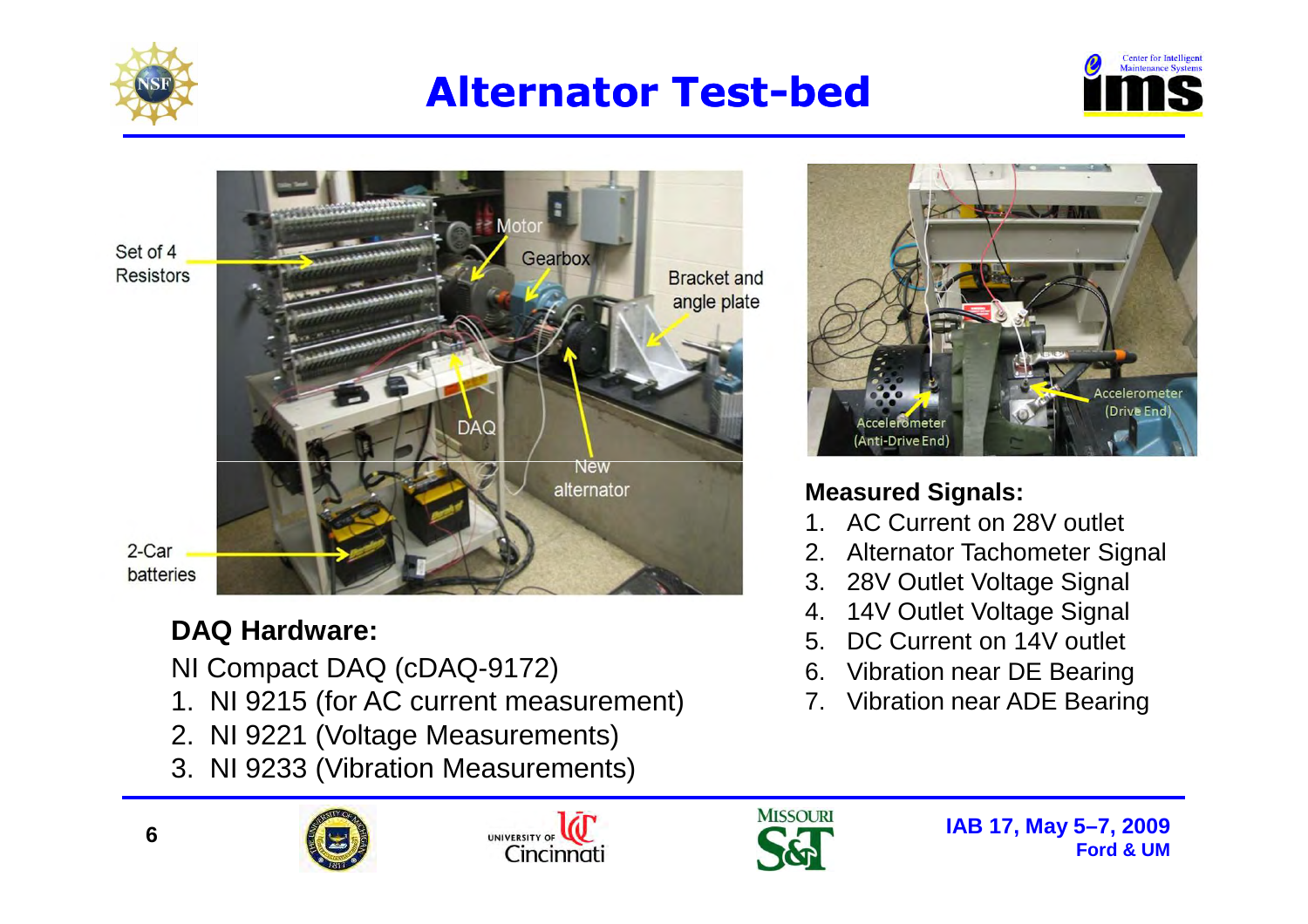

## **Feature Extraction for Monitoring Alternator Diodes**





•The 28 voltage time signal and order spectrum are shown, each signal is sampled at a rate of 50KHz due to the 36<sup>th</sup> and higher harmonics in the signal.

•Larger amount of variation in the 28V ripple signal for the degraded used alternator compared to the healthy new alternator.





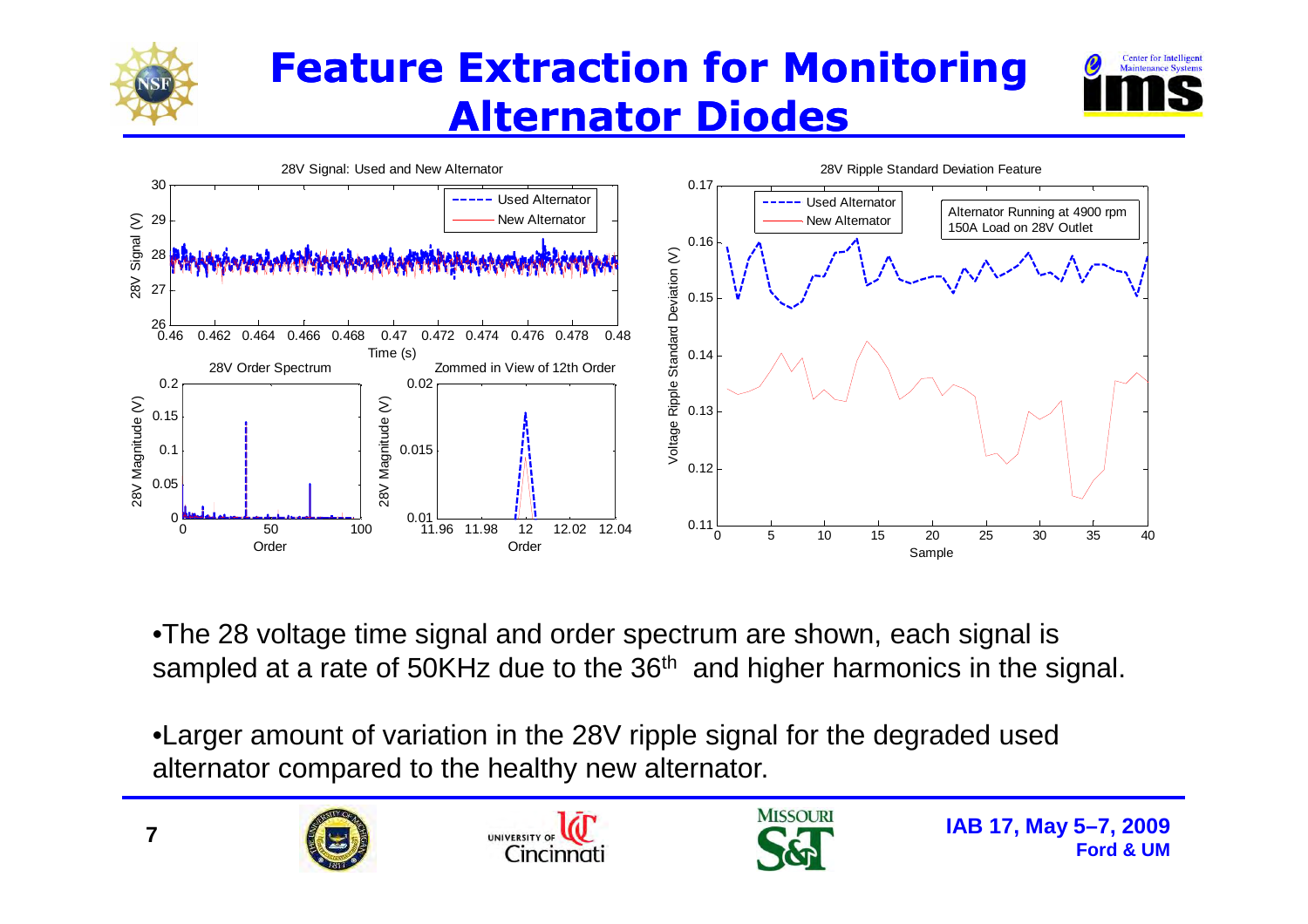

## **Feature Extraction for Monitoring Alternator Bearings**





•The degraded used alternator has clear differences in the magnitude in the bearing fault frequencies, such as the amplitude at the BPFO frequency which is associated with a bearing with an outer race damage.





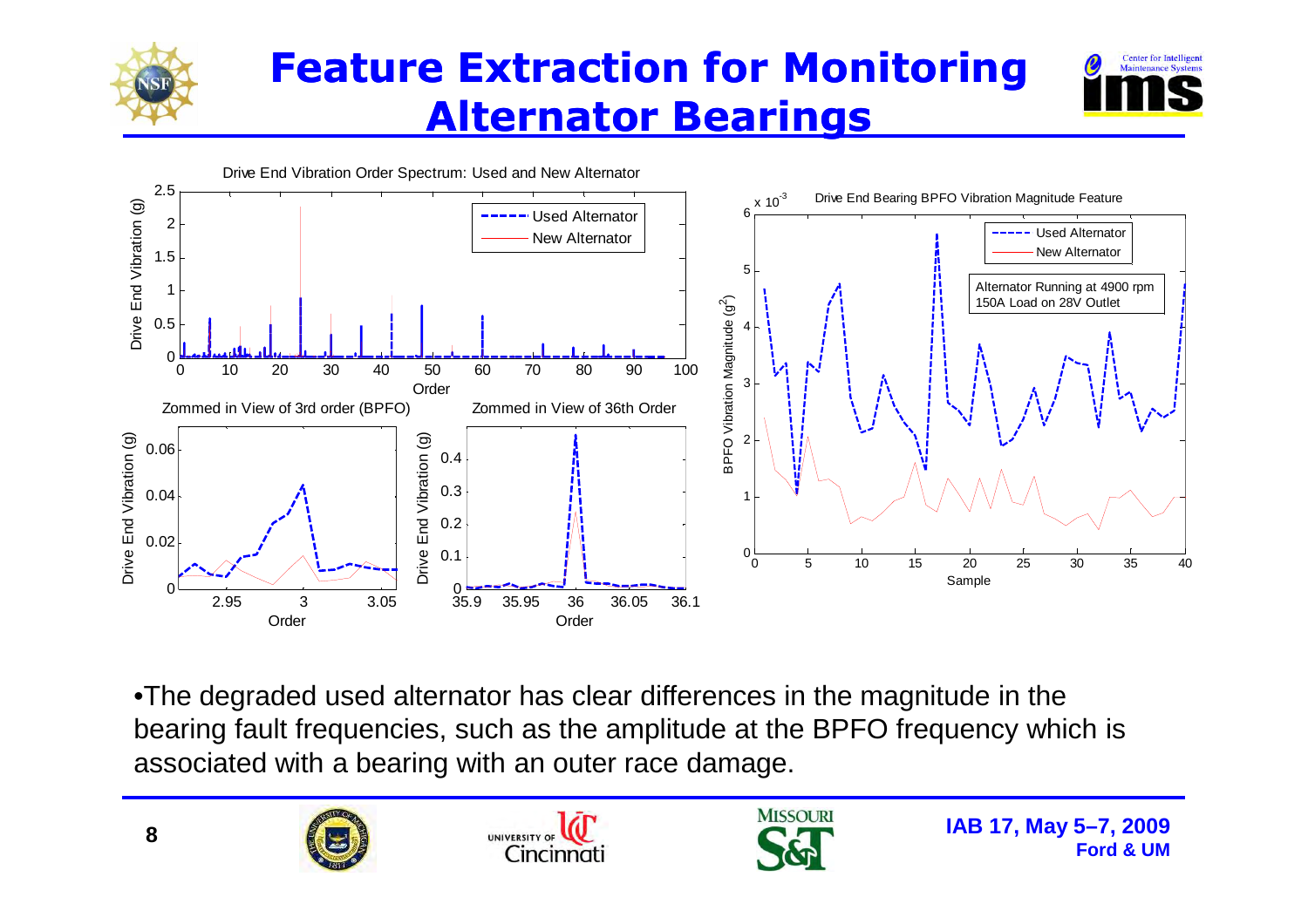

## **Feature Extraction for Monitoring Alternator Stator Winding**





•The degraded used alternator has clear differences in the magnitudes in the high order current and vibration harmonics, such as the 42<sup>nd</sup> order vibration harmonic.

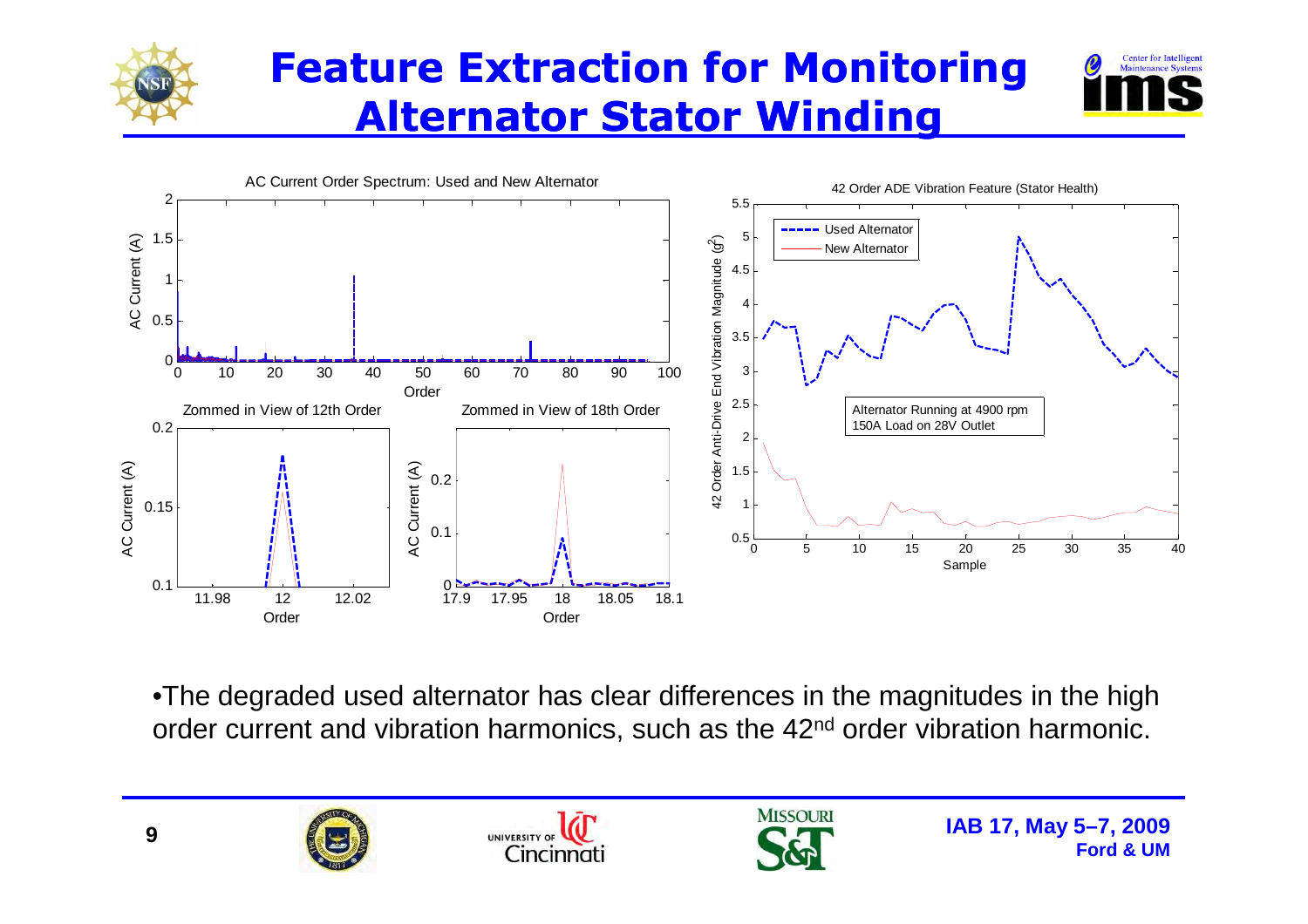

## **Multi-Regime Aspect Regime**



•The used and new alternator were tested under different electrical loads and speeds, 24 different load and speed combinations.

•A self-organizing map (SOM) was used to see whether the data formed clusters based on electrical load or speed.

•As shown for the data when rotational speed was held constant at 4800 rpm, the vibration and electrical data collected at different loads formed clear clusters.

•Similar results were also seen for rotational speed, when electrical load was held constant.



## **Main Points:**

- 1. Necessary to segment and train for each operating regime.
- 2. Analyze health monitoring results from data collected in each regime.





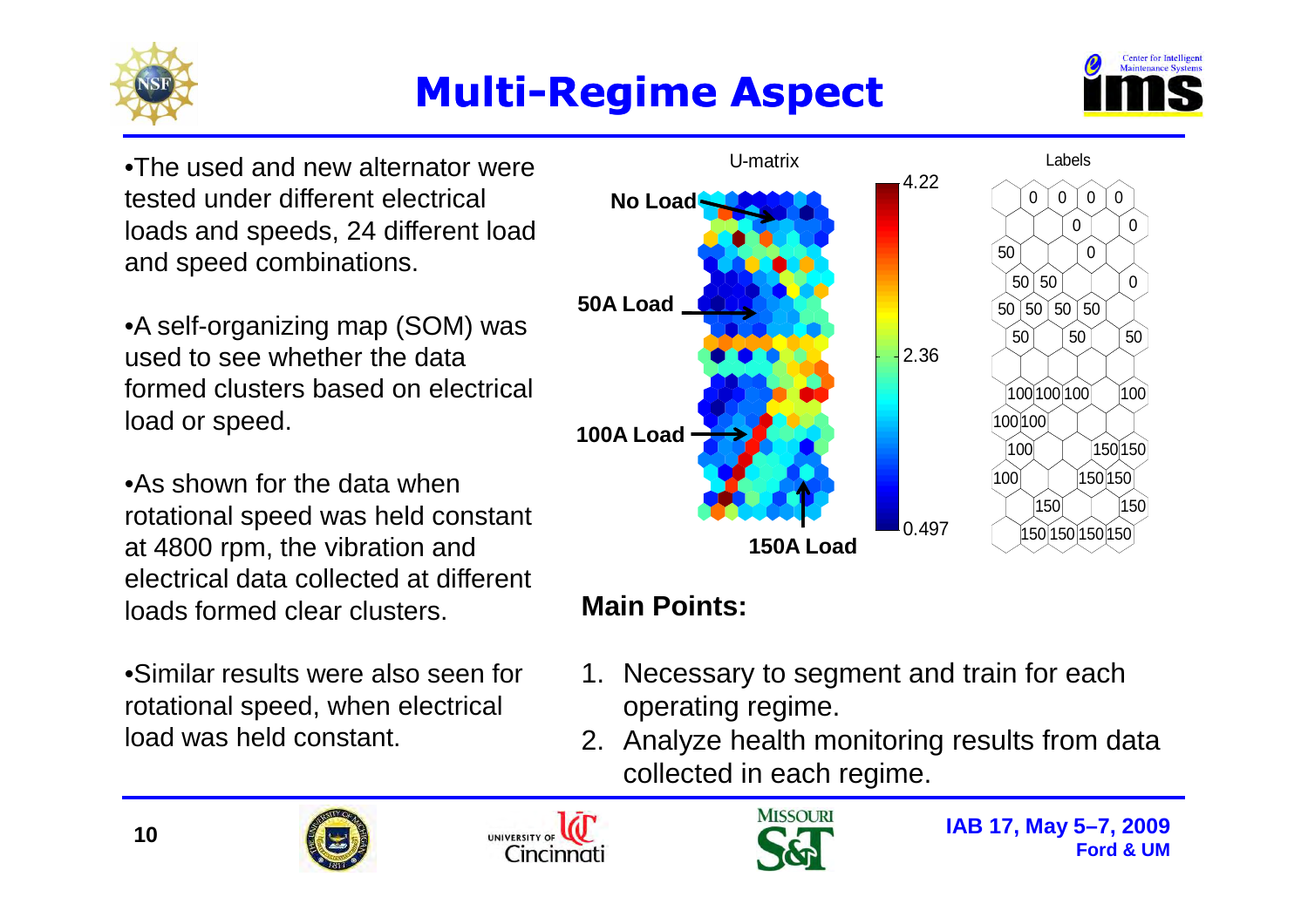

## **Logistic Regression Health Assessment Results**







|         | Quality<br>Results | <b>Type</b><br>Error | Type II<br>Error |  |
|---------|--------------------|----------------------|------------------|--|
| Ratio   | 91 of 96           | 0 of 96              | $5$ of 96        |  |
| Percent | 94.79%             | 0.00%                | 5.21%            |  |

5% missed detection.





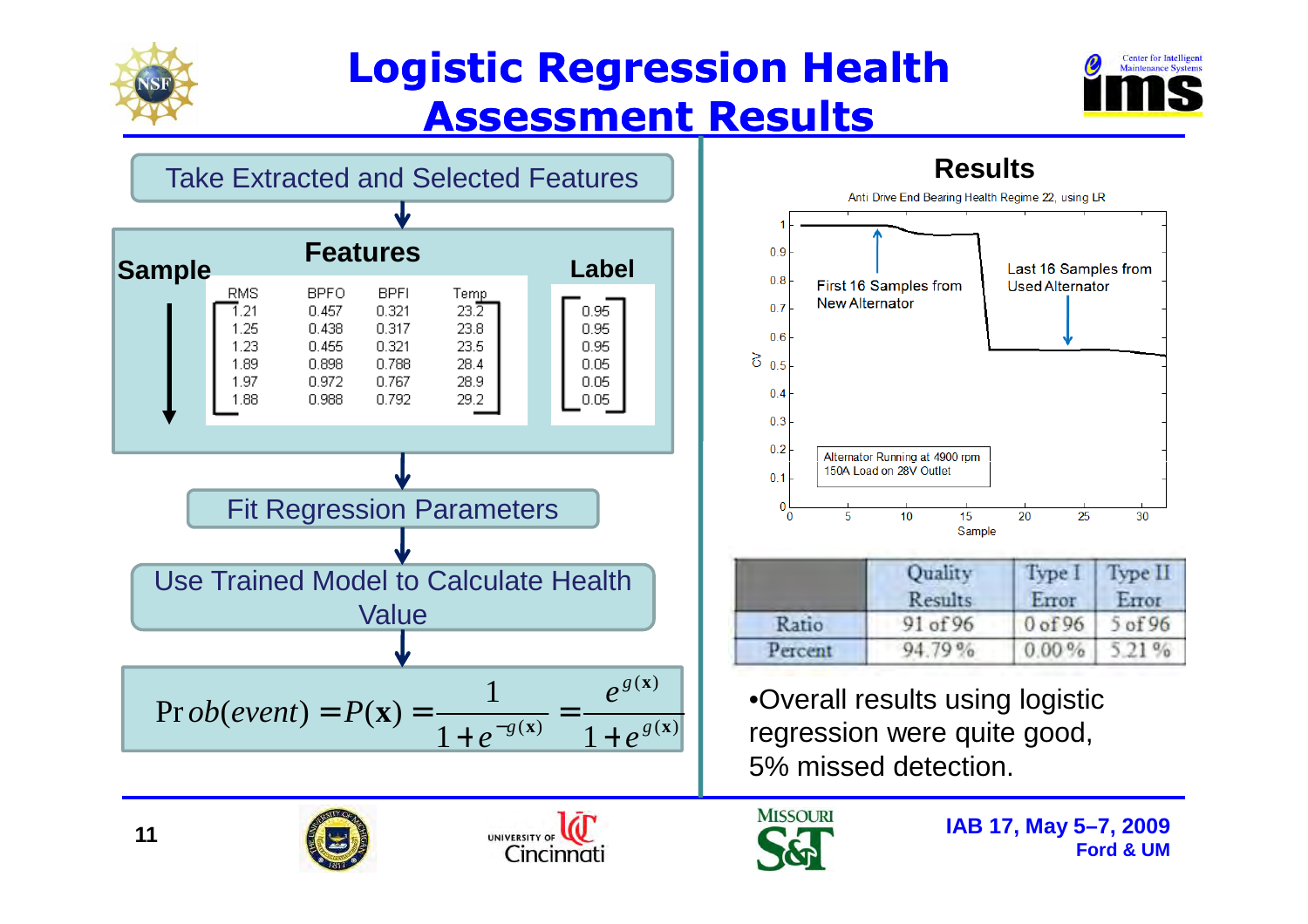

## **Statistical Pattern Recognition Health Assessment Results**



## **Concept of Statistical Pattern Recognition**



#### Key assumption that features follow normal distribution









**Results**

•Method can distinguish the healthy new alternator from used alternator but is too sensitive.

•Many features do not follow normal distribution so this algorithm was not

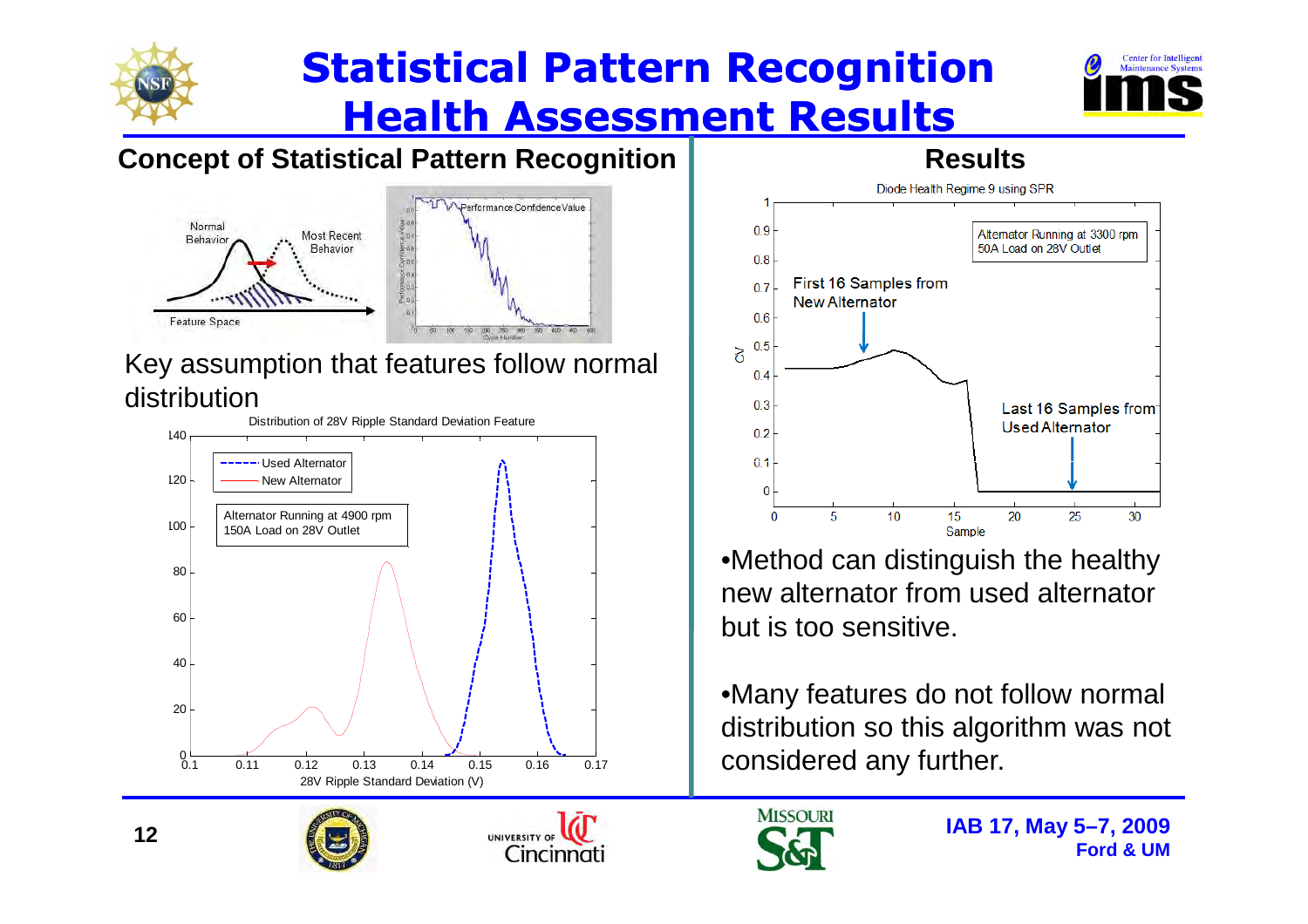

## **Self-Organizing Map-MQE Method Health Assessment Results**







**Results** 

|         | <b>Ouality</b><br>Results | Type 1<br>Error | type 11<br>Error   |  |
|---------|---------------------------|-----------------|--------------------|--|
| Ratio   | 89 of 96                  | $2$ of 96       | 4 <sub>of</sub> 96 |  |
| Percent | 92.71%                    | 2.08%           | 4.17%              |  |

•Accuracy of health results very close to logistic regression method.





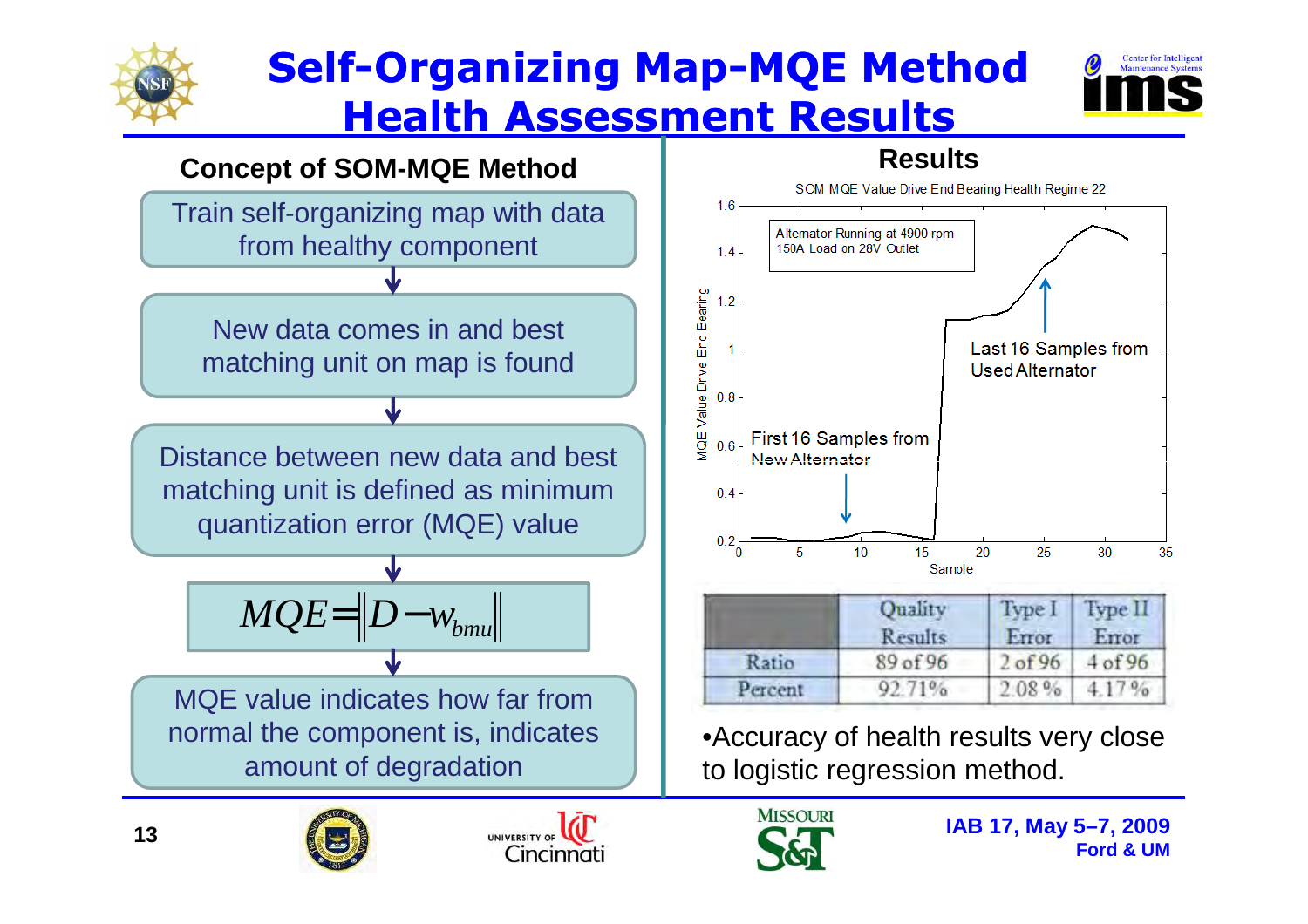



•Understanding the failure modes and expected failure patterns are the key to the proper signal processing and feature extraction and selection (the features are the inputs to the health monitoring and prognostic algorithms).

•One has to consider the effect of different operating regimes and settings, it is typically necessary to segment the data and train the algorithm for each operating regime.

•In a few operating regimes it might be more difficult to monitor the health, for example at idle speed, monitoring the alternator bearing health was more difficult and it was harder to classify the degraded alternator from the new alternator bearings at idle speed.

•Statistical pattern recognition is based on the assumption of a normal distribution for the features, and if this is not met this algorithm should not be used.

•Both the logistic regression method and self-organizing map method provided similar level of accuracy, however logistic regression is less computationally demanding, so the simpler algorithm is the best option (logistic regression).





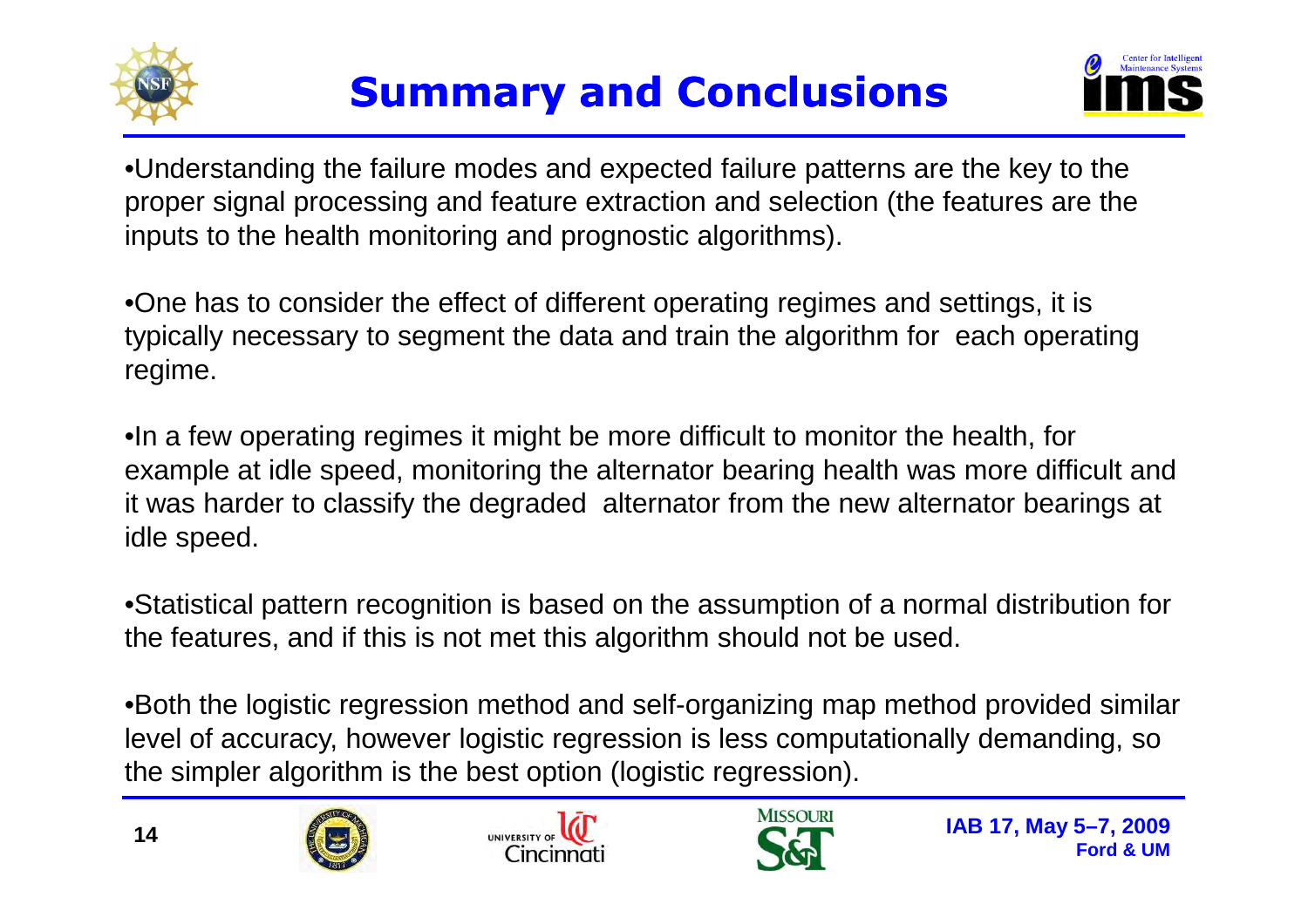



#### **Algorithm Development and Evaluation**

Evaluation of Health Monitoring Algorithms

Algorithms tested in application with many regimes and variety of signals

Performance accuracy results indicate which algorithm is best.

**Impact**: Know which algorithm is most suitable.

#### **PHM Method for Key Components**

Developed Method Applicable to Motors and Generators

 Machine tools, power plants, vehicles, most any application has a type of motor or generator

#### **Impact**

Adaptable methodology for monitoring the health for vehicle alternator is developed and can be used in many applications